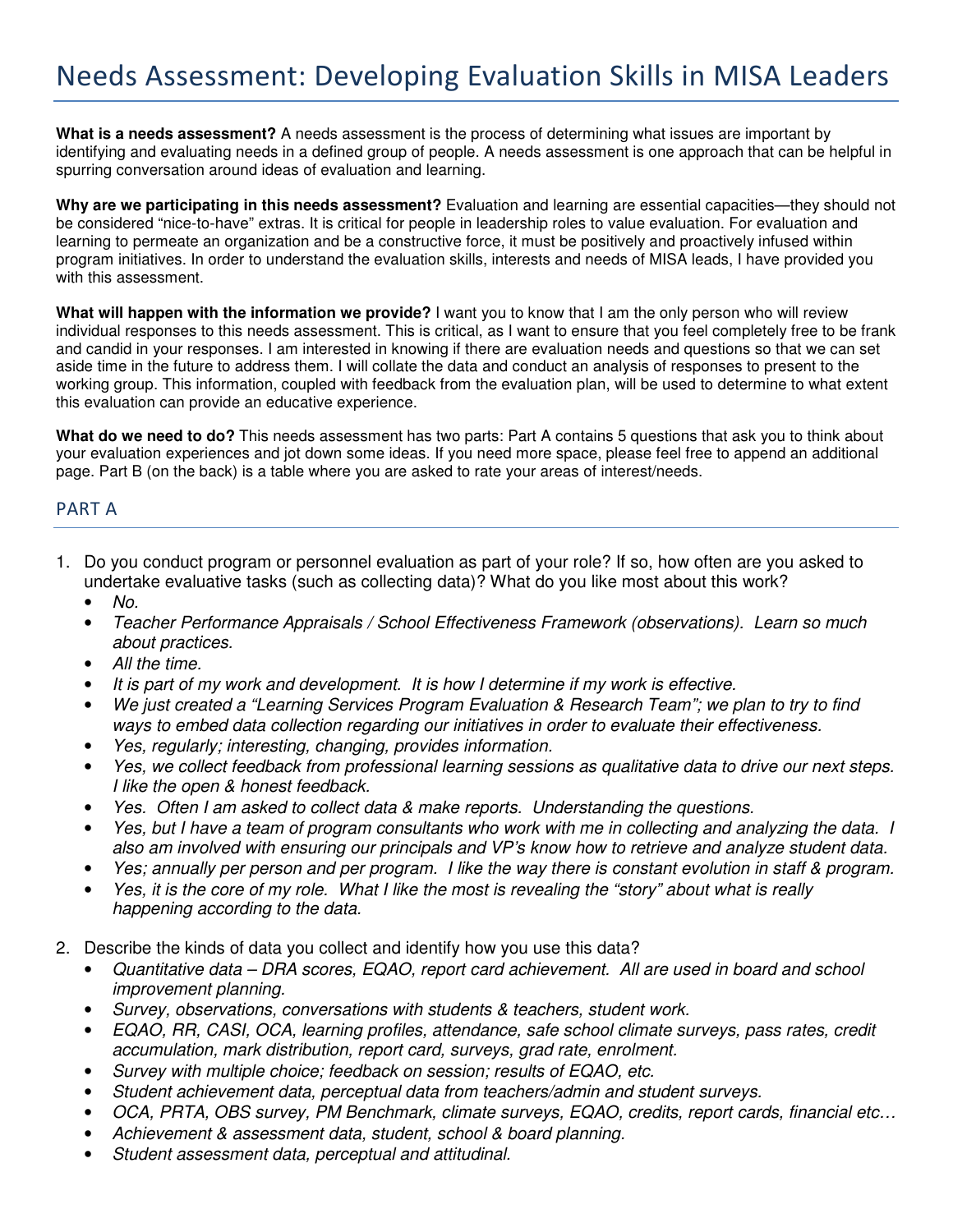- *Quantitative data, qualitative data.*
- *Report card, assessment, attendance, suspension/expulsion, credit accumulation, pass rates, climate surveys, teacher choice in PD.*
- *Perceptual data surveys; stats on work programs completed*
- *Assessment: DRA, EQAO, On demand writing, OSSLT, Ontario Comprehension Assessment. Perceptual: surveys from parents, staff, students. Demographic: From various sources – EQAO, etc… - statistical neighbours*. All used for program planning needs and assessment.
- 3. Identify 2 or 3 barriers you encounter in collecting data or conducting program evaluation?
	- *Reliability of quantitative data; fact that this is often trailing data, finding ways to collect and use data gained through conversations or observations*
	- *Teacher resistance union push back; insufficient time to stay in classrooms for observation*
	- *Amount of data; identifying what to do with the results*
	- *Sample sizes; getting all participants to respond*
	- *Focus where to put our priorities; how to capture data on implementation; how to imbed process for program evaluation into all new initiatives*
	- *Time consuming (x5); I am not a programmer*
	- *Some people don't bring data to the table. How do you keep everyone accountable?*
	- *Knowing the question. People understanding the data we collect*
	- *Knowledge on report generation; timely access*
	- *Shortcuts in data collection often skew the results and don't provide adequate input for future programs*
	- *Ensuring the data is really measuring what we think it is measuring; are we gathering the right "evidence"?*
- 4. What, if any, aspects of your evaluative thinking or data/evidence-informed decision-making would you like to improve on?
	- *Knowledge about how to collect and use; qualitative data*
	- *Being able to suggest next steps*
	- *How to help others see the need; based on evidence not personal beliefs*
	- *Analysis of results and applying to design*
	- *Prioritizing how we decide what data to look at*
	- *Looking at the process…. All areas need improvement*
	- *How do I know if a new initiative is working / making a difference for students?*
	- *Program evaluation knowledge and how-to*
	- *Learning about different types of evaluation processes*
	- *More strategic report generation*
- 5. What supports do you need as you expand data-informed decision-making and research or evaluation work within your board?
	- *A "go to" person to help with the implementation of the collection and use of qualitative data; a way to represent this data in communicating to stakeholders – parents, trustees, etc..*
	- *Knowing how to collect qualitative data without resulting in survey fatigue*
	- *Better understanding of research applications*
	- *Capacity building among system leaders/consultants re; thinking about program evaluation as part of an initiative*
	- *Tool kit (how to); testimonials; models*
	- *Access to ITS team; time to learn and to dig deeper*
	- *Maybe online resources pertaining to "how to collect relevant data" that will be used*
	- *Personnel who are data coaches*